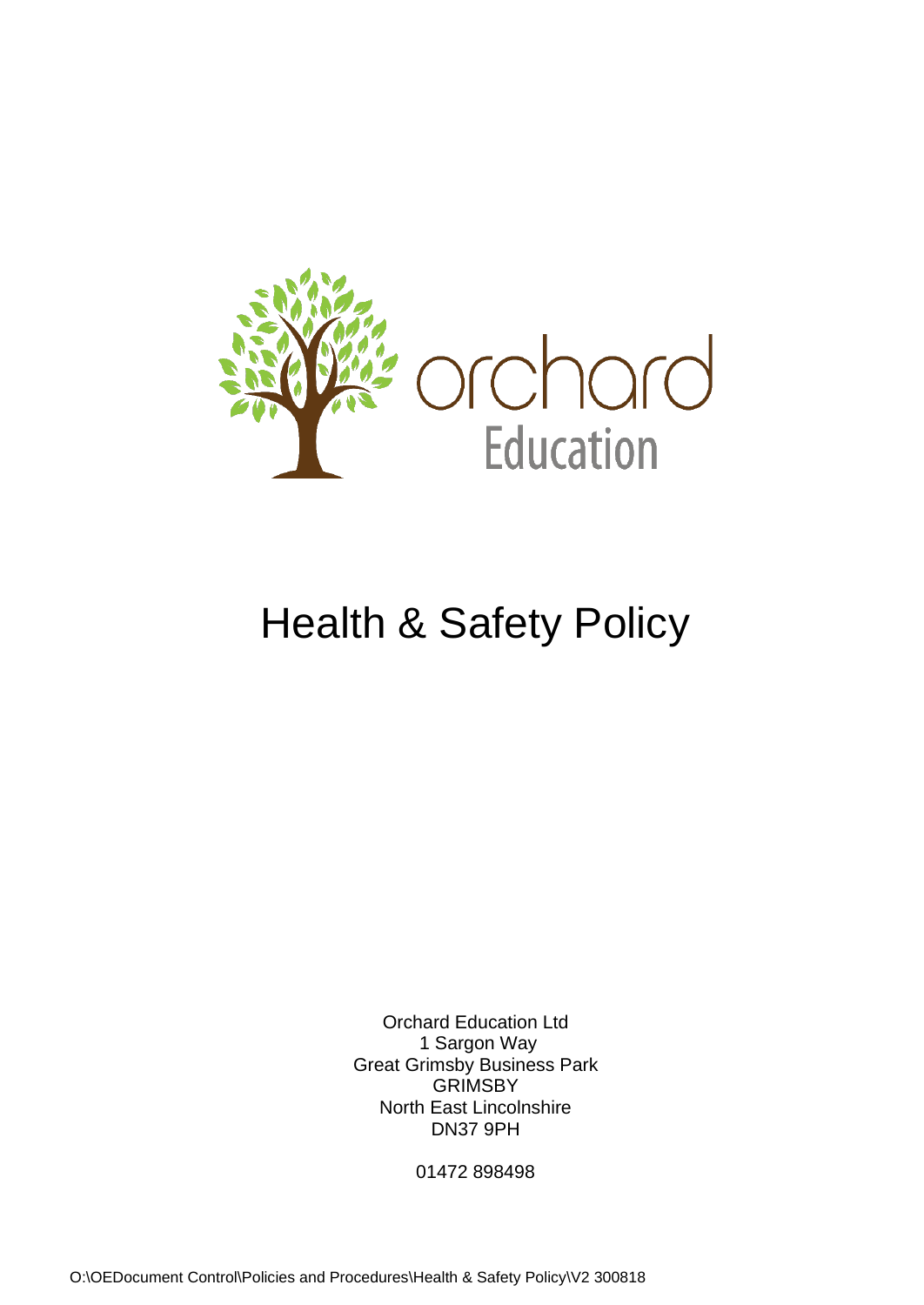# STATEMENT OF GENERAL POLICY

# **1. Statement of Health & Safety Policy**

The Board of Directors believe that ensuring the health and safety of staff, pupils and visitors is essential to the success of the school. As such, the Board of Directors acknowledge their responsibility under the Health & Safety at Work Act 1974 and further Health & Safety (H&S) legislation.

Orchard Education Ltd is committed to:

- Providing a safe and healthy learning and working environment for all.
- Compliance with statutory requirements as a minimum
- Preventing accidents and work-related ill health
- Providing effective information and training on Health & Safety issues.
- Ensuring safe working methods and providing safe working equipment
- Ensuring adequate resources are made available for health and safety issues, so far as is reasonably practicable
- Monitoring and reviewing our systems and prevention measures to ensure they are effective
- Assessing and controlling risks from curriculum and non-curriculum work activities
- Setting objectives to develop a culture of continuous improvement

The arrangements outlined in this policy and other safety provisions aim to prevent accidents and ensure a safe and healthy working environment. The Board of Directors and Senior Management Team at all school sites will, so far as is reasonably possible, be responsible for ensuring that appropriate structures and systems are in place and enable all reasonable steps taken to identify and reduce hazards where possible.

All staff and students must appreciate that their own safety and that of others also depends on their individual conduct and vigilance whilst on the school sites or whilst taking part in school related activities.

A copy of all H&S policies and other related policies will be available to all employees via the Orchard School website.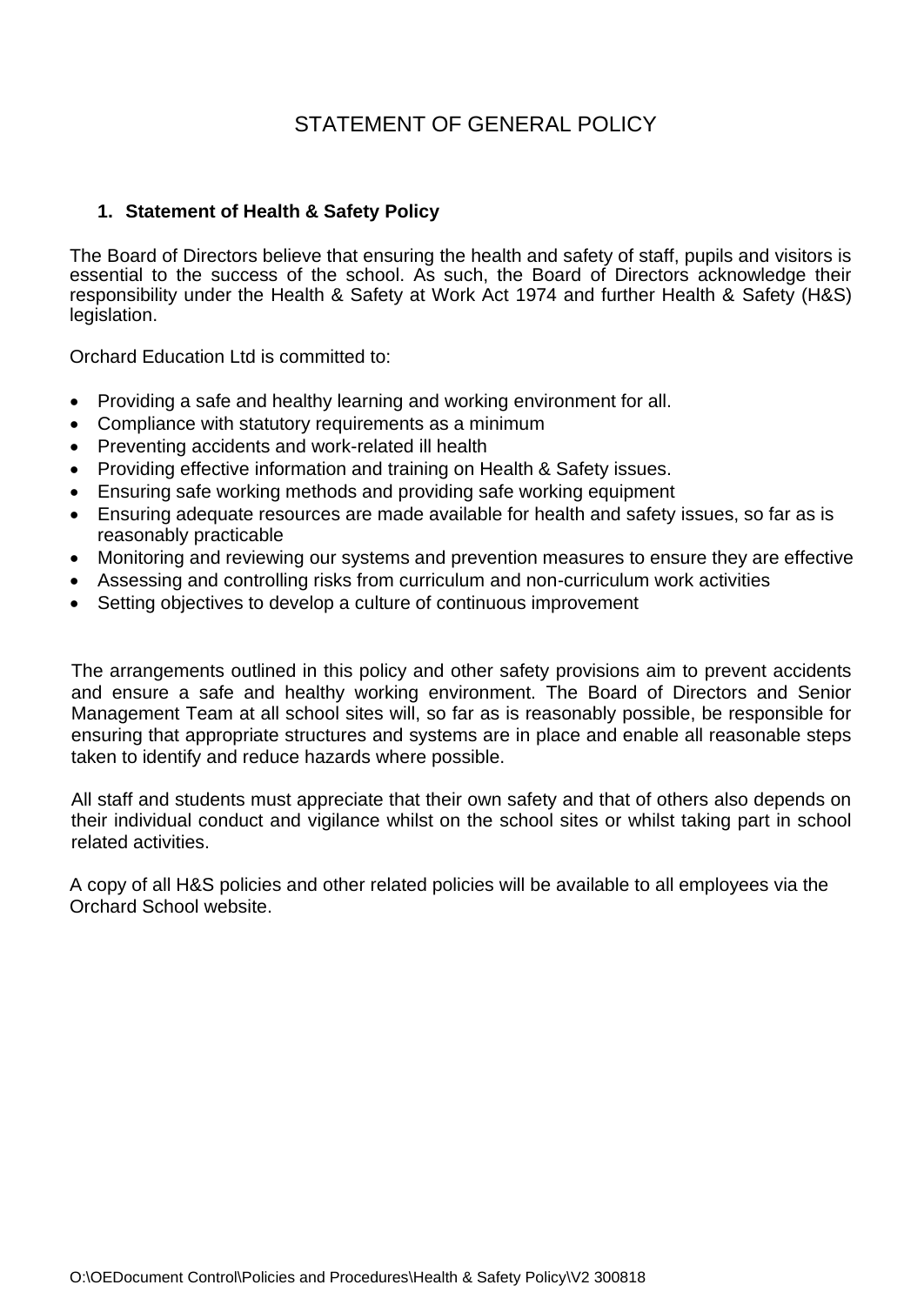# **2. All Staff Responsibilities**

As an organisation, we accept that there are particular responsibilities charged to the Management and Leadership of the School. We also however expect that ALL of our employees understand their individual role within keeping our school a safe and healthy place. These include -

- Take care of their health, safety and welfare and that of others
- Be familiar with the Health & Safety policy and Health & Safety regulations
- Ensure Health & Safety regulations, rules, and procedures are being applied effectively by both staff and students
- Co-operate with their employer to enable them to comply with statutory duties for Health & Safety
- Use correctly any work item provided by the school in accordance with the training and instruction given
- Familiarise themselves with the Health & Safety aspects of their work and avoid putting themselves at risk
- Understand their responsibilities under the relevant provisions of Health & Safety legislation and to ask for advice and guidance when in doubt
- Report any defects in the premises, plant, equipment and facilities which they find
- Report any accident or incident that may have caused injury to a person or could be classed as a dangerous occurrence
- Report all incidents of aggression and violence at work
- Attend training appropriate to their employment and act on instruction and training provided to enable them to work safely
- Know and be able to implement emergency procedures and first aid including emergency procedures for accidents.
- Prevent activities from going ahead if safe working procedures are not available
- Ensure that protective equipment is made available and used where necessary in the correct manner
- Plan any external visits in accordance with quidance on organising school visits and journeys
- That they do not undertake any tasks which they consider that they have not got the competence for or have not received the appropriate training.

# **3. Contractors.**

Orchard Education Ltd will seek to only employ those contractors who are competent to undertake work on their behalf. To achieve this, contracts will only be given to those contractors who are able to demonstrate an understanding of health and safety and the ability to manage their work safely.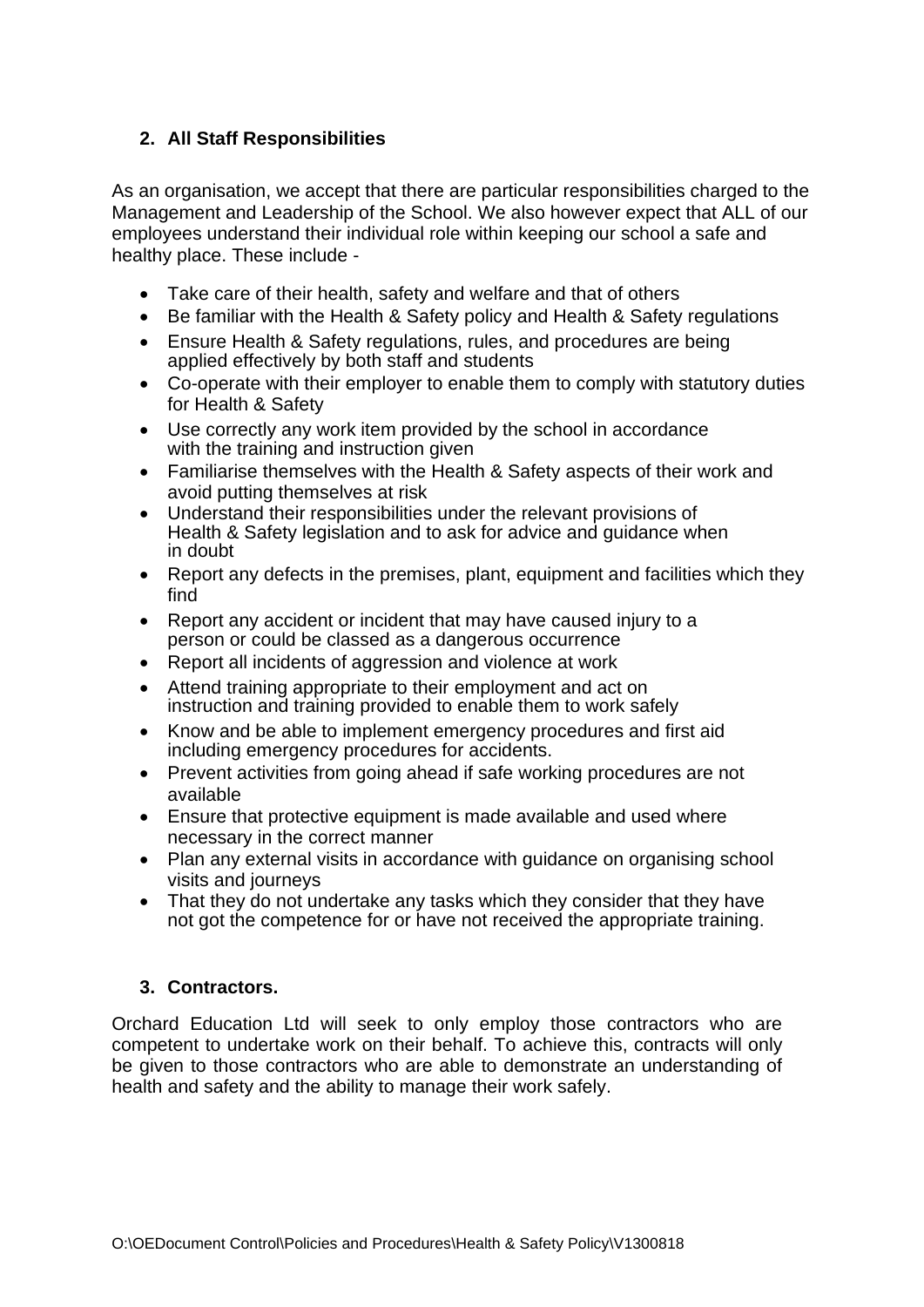# **4. Arrangements for Health & Safety.**

# • **Incident and Accident Reporting.**

All accidents / incidents will be reported through the appropriate process:

 Pupil Minor Accident Employee Accident Non-Employee Accident Report on Violence and Aggression.

- An **accident** is an unplanned event that causes injury to persons, damage to property or a combination of both.
- An **incident/near miss** is an unplanned event that does not cause injury or damage but could do so.
- Investigations, reporting and recording of accidents/incidents and dangerous occurrences are to be carried out immediately after the adverse event has taken place, with the relevant documentation being completed in full. Orchard will provide support and quality assurance via a company Director (currently Dave Melia).

#### **Display Screen Equipment.**

The School will comply with legislative requirements as stated with the H&S (Display Screen Equipment) Guidance and Regulations

#### **Offsite Activities, Educational Visits.**

- A company Director (currently Dave Melia) has produced a policy in line with offsite and educational visits.
- The school Management Team will ensure that the policy is followed when organising visits. This will include ensuring risk assessments are completed for all activities and that they follow the guidance within the policy.
- Half termly audits will be carried out in order to ensure the policy is adhered to, risk assessments are effective, along with identifying continual areas for improvement.

#### **Electrical Appliances**

- The school will comply with the Electricity at Work Regulations 1989 and the Provision and Use of Work Equipment Regulations 1998.
- Company Director Dave Melia is responsible for ensuring the electrical testing of all School portable appliances.
- Last and next due test dates must be displayed on all tested appliances. The school will retain records from the competent person who conducted the testing.
- Electrical fixed installation testing of premises will be undertaken at intervals of no greater than five years.
- Electrical testing of fire alarms will be undertaken as per the schedule in the School Fire Testing Records and log book.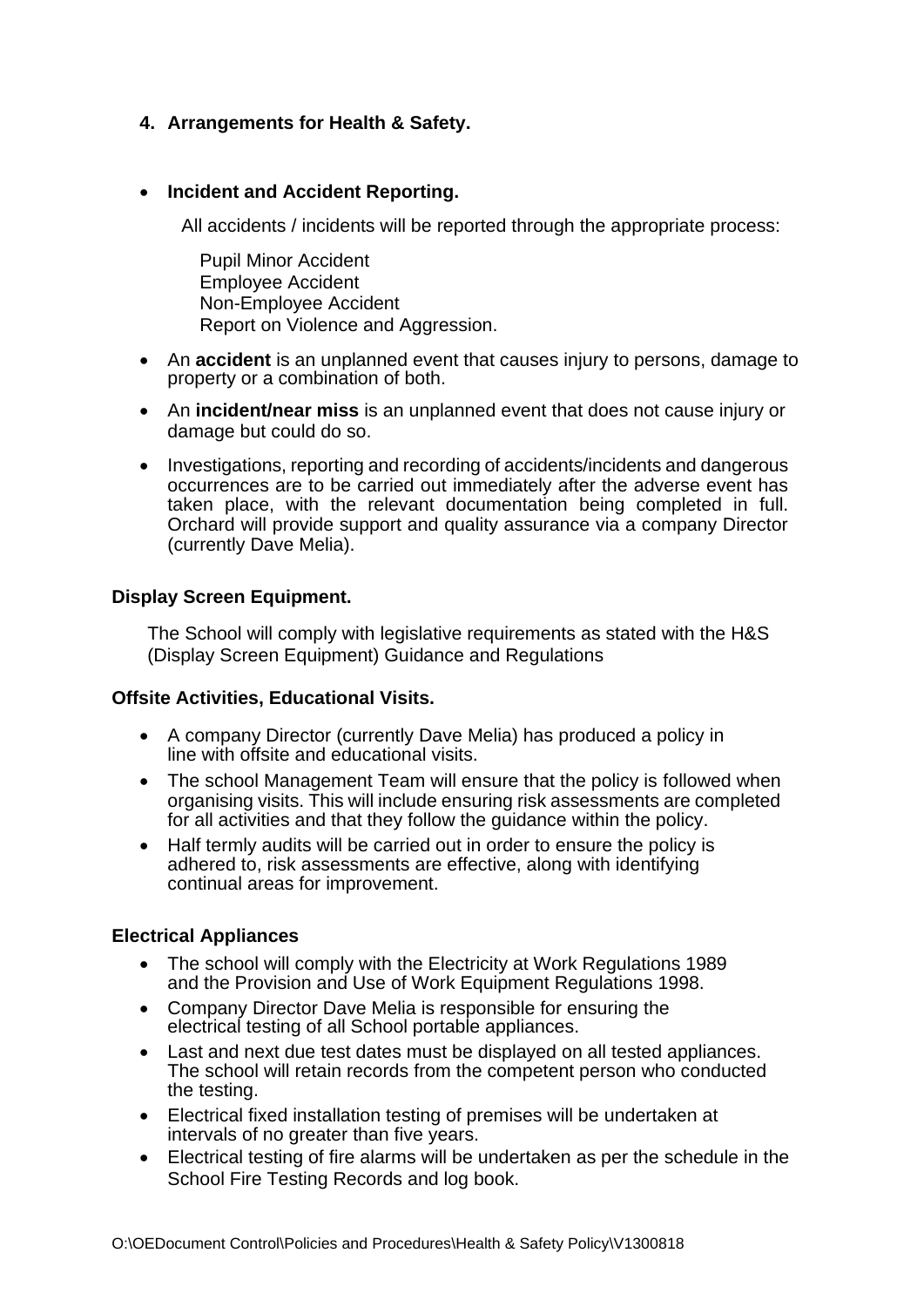# **Fire and Emergency Arrangements**

Company Director Dave Melia is responsible for determining a procedure for emergency evacuation of all school sites.

- The Local Authority or the local fire service, by request will undertake a fire risk assessment for the School as required by the Regulatory Reform (Fire Safety) Order 2005. Frequency of inspection and review of assessments depends upon the individual building risk categorisation.
- Company Director Dave Melia will ensure a termly (3 drills per year) evacuation drill of all School premises. Evacuation drills are to be recorded in the School Fire Log Book.
- All staff members complete where appropriate, fire awareness training. Currently this is on staff induction and renewed as per current guidance.

# **First Aid**

- Company Director Dave Melia has implemented a first aid policy which complies with the minimum standard as required by the H&S (First Aid) Regulations 1981.
- The number of first aiders will be in accordance with the School's first aid risk assessment.
- Supplies of first aid material will be held throughout the School buildings. They will be prominently marked and all staff will be advised of their position.
- Adequate first aid provision will form part of all off site activities/trips.

# **Gas Safety**

The School will comply with [The Gas Safety \(Installation and Use\)](http://www.legislation.gov.uk/uksi/1998/2451/regulation/4/made)  [Regulations 1998, w](http://www.legislation.gov.uk/uksi/1998/2451/regulation/4/made)hich require work on gas fittings to be carried out by a contractor recorded the Gas Safe Register.

The School will retain records at each site from the competent person who conducted the testing.

# **Hazardous Substances (COSHH)**

- The School will comply with the legislative requirements of the Control of Substances Hazardous to Health (COSHH) Regulations 2002, Control of Lead at Work Regulations 2002.
- COSHH assessments are in place for all hazardous substances on each site and that these are held within the relevant substance storage locations.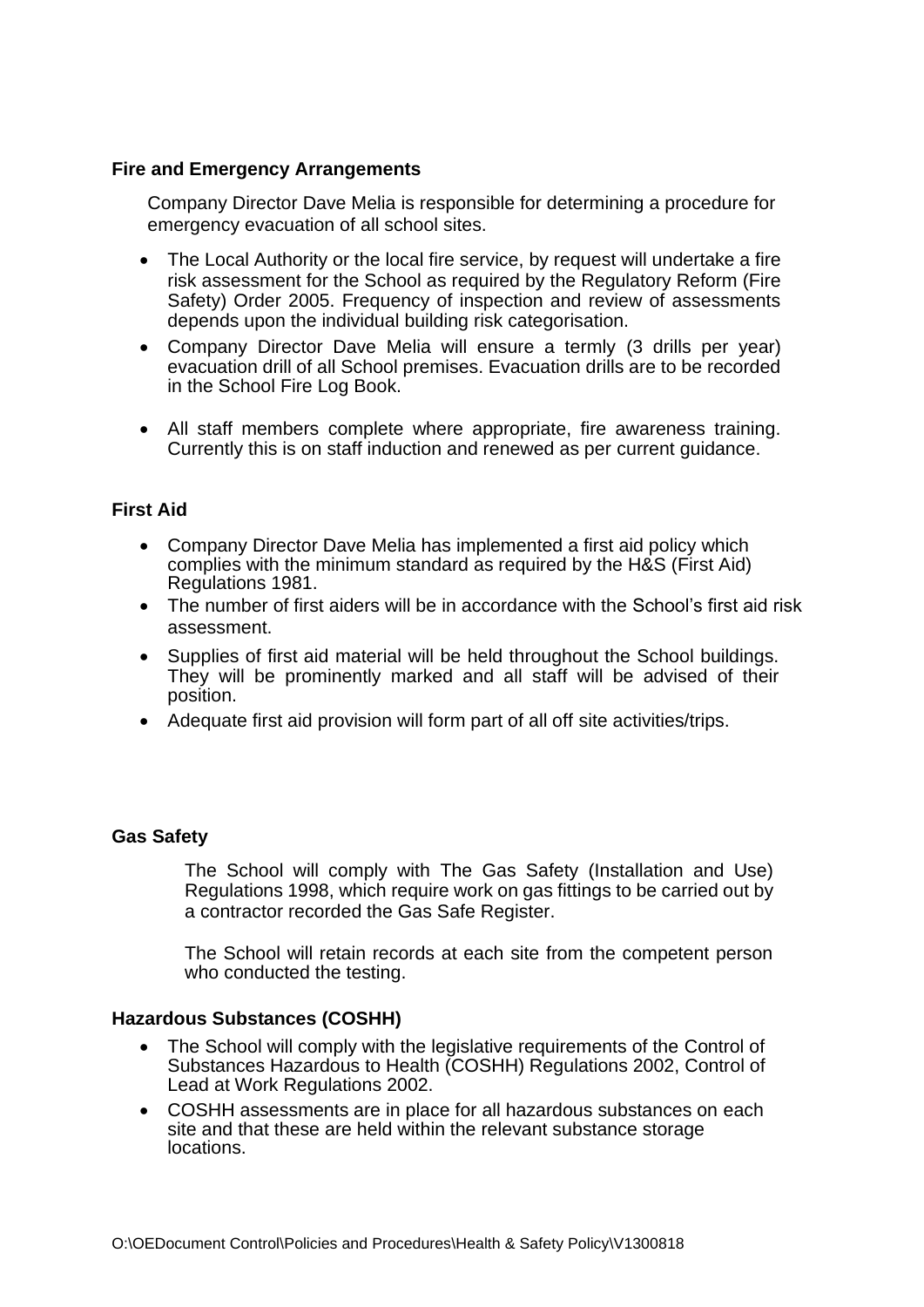# **Information and Training Arrangements**

• Health &Safety information, instruction and training form an integral part of the overall training within the school. Health & Safety information and training needs of all members of staff will be the subject of periodic review, and any necessary refresher training carried out. Staff should have sufficient knowledge, skills and information to carry out their work in a safe and healthy manner. The School will ensure that all training provided to staff is recorded and that records of training are maintained.

# **Manual Handling**

- The School is committed to complying with the legislative requirements of the Manual Handling Operations Regulations 1992.
- The first priority is to avoid the need for manual handling where reasonably practicable.
- Employees who habitually carry out manual handling operations will be provided with suitable and sufficient training.

# **Personal Protective Equipment**

- The School will comply with the Personal Protective Equipment Regulations 1992.
- The company will ensure the issue of Personal Protective Equipment (PPE) based upon risk assessment considering all working activities that may require PPE.
- Where the need for PPE has been identified and is unavoidable the School will ensure staff follow the guidance and implement control measures as referenced in the relevant risk assessment.

# **Staff Personal Safety**

- The School recognises that there are risks to employees within their work but expects that generally employees can fulfil their duties without considerable threat or fear of violence or aggressive intimidation.
- The Senior Leadership Team is responsible for company employees and will assess, through risk assessment, the risk of violence or potential violence and take all reasonably practicable measures to eliminate or reduce this.
- Due to the School's status as a Special Independent School, students attending the sites can often suffer from Social, Emotional or Mental Health issues which can sometimes be displayed in aggressive or in some cases violent behaviour. The School employs robust policy and specialist training for staff both in terms of de-escalation methods through to physical intervention. These processes are risk assessed at all stages and control methods employed where possible.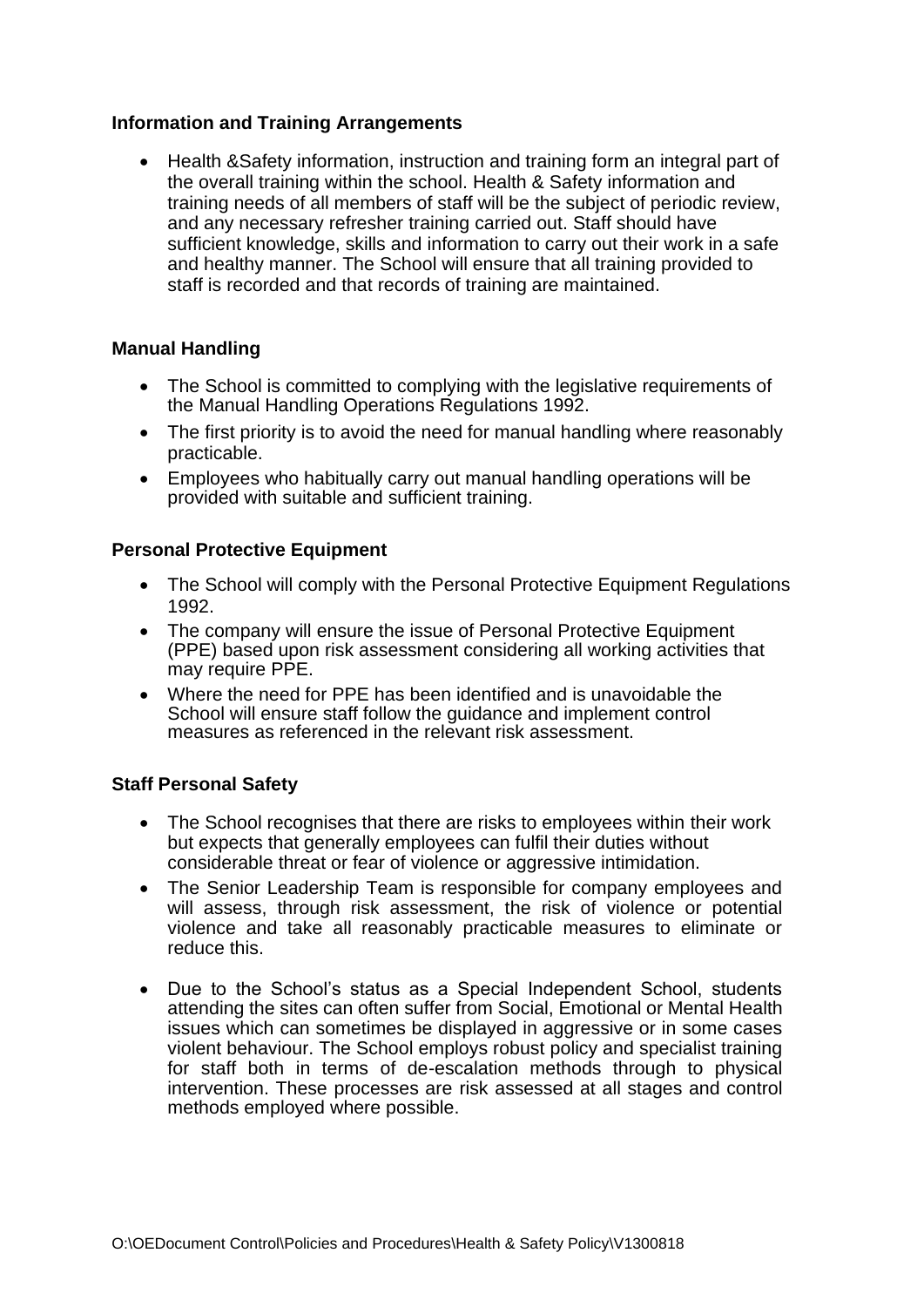# **School Vehicles**

- The School ensures that all employees driving school vehicles have the appropriate licence and have successfully completed Driver Assessment sessions.
- The School has produced robust policies in relation to the maintenance of vehicles, their safe use in line with Road Traffic legislation and in particular the transportation of young people.

#### **New and Expectant Mothers**

- The School recognises the increased risks to new and expectant mothers. It produces risk assessments to cover new and expectant mothers and implement control measures to reduce risks.
- There is a frequent review period set in order to ensure that the School is appraised of any developments and can adjust control measures as necessary.

# **5. Record Keeping, Analysis and Identifying Continual Improvement**

- The School embeds this policy through varying practises, risk assessments and policies. In order to ensure a transparent and clear process, all elements are included with the School Quality Cycle.
- The Quality Cycle assists relevant responsible persons with a timely (and reminded) process within which to ensure the School satisfies all elements of its responsibility to Health & Safety. Comprehensive records are then available (both current and historical) in order to identify areas improvement.
- This process also allows for regular audit by senior members of staff. Consequently, providing a trackable process within which any improvements or areas of concern can be recorded.